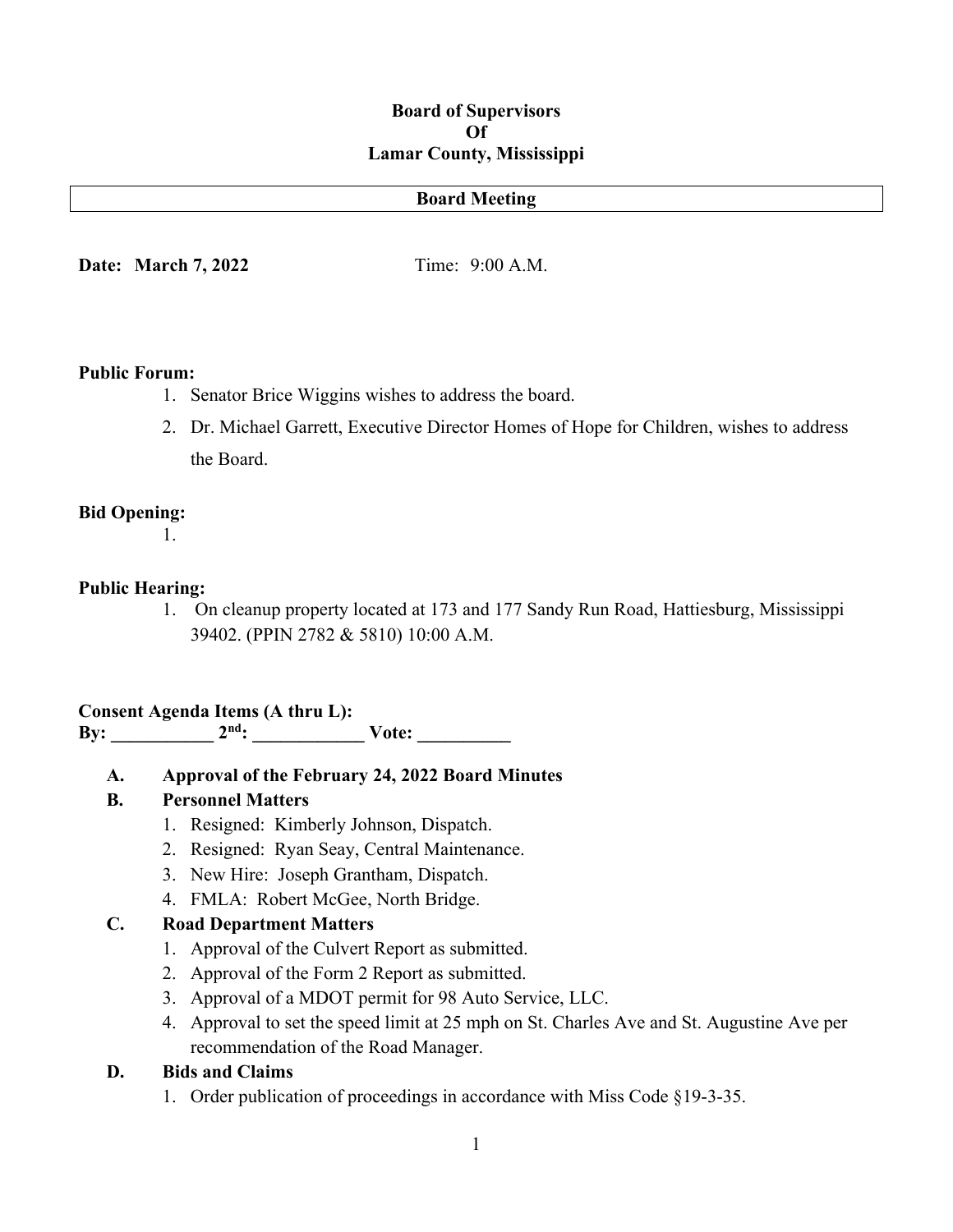- 2. Approval of the February End of the Month Docket in accordance with Miss Code §19-13- 31.
- 3. Approval to pay the March Claims Docket as submitted in accordance with Miss Code §19-13-31.
- 4. Approval to pay the March monthly civil and criminal claims for constables as submitted.
- 5. Receive and enter clerk's report of receipts and expenditures from the preceding calendar month in accordance with Miss Code, §19-11-23.
- 6. Receive and enter sheriff's report of expenditures incurred during the preceding calendar month in accordance with Miss Code, §19-25-13.
- 7. Receive and enter tax assessor/collector's report of expenditures incurred during the preceding calendar month in accordance with Miss Code, §27-1-9.
- 8. Receive and enter Circuit Court Order appointing AOC Court Reporter Pro Tempore, Jessica Matheson.
- 9. Approval of Dispatcher Cassie Dyess to attend the Negotiations and Talk Tactics in Brookhaven, MS on April 4-5, 2022. Costs are reimbursable by Standards and Training.

## **E. School Board Matters**

1.

## **F. Sheriff Department Matters**

- 1. Resigned: Reginald Preston, Sheriff Administration.
- 2. Approval for officers Burger, Dennis, Morris, Hoffman, and Spiers to attend the Correctional Officers Certification Training at Columbia Law Enforcement Training Academy on April 4-22, 2022. There will be no cost to the County for this training.
- 3. Approval for officers Tyson Fairley and Esmeralda Gonzalez to attend the Interview and Interrogation School at the Regional Counterdrug Training Academy MS NAS in Meridian, MS on June 13-17 or June 20-24, 2022. There will be no cost to the County for this training.
- 4. Approval for Officer Brayden Hodge to attend the Gulf Coast HIDTA advance Patrol Techniques School on March 9-10, 2022. There will be no cost to the County for this training.
- 5. Approval to reimburse Investigator Lance Emfinger \$279.98 for plain clothing from Sheriff's clothing allowance for plain cloths officers (State Statue 19-25-13).
- 6. Approval of Lt. Melissa King to sign purchases of \$1000.00 or less.
- 7. Approval of K-9 Officer Humphrey to attend the Specialized K-9 Training Coarse in Louisiana.
- 8. Approval to authorize payment to Regions Commercial Bankcard in the amount of \$57.31 for expenses to cover the cost of transporting a prisoner.

## **G. Planning Matters**

1.

# **H. Fairground/Parks & Recreation Matters**

- 1.
- **I. Fire Coordination Matters**
	- **1.**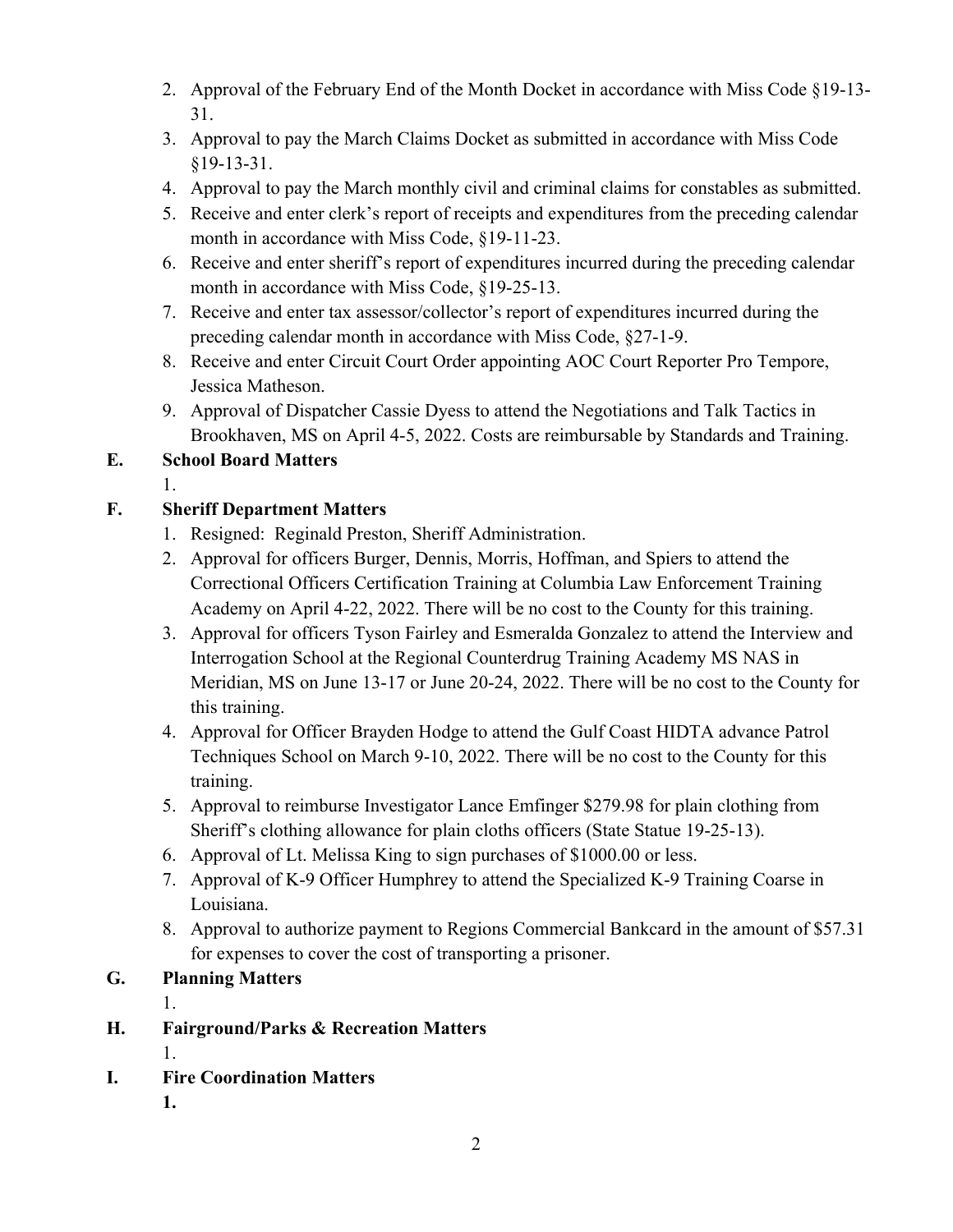## **J. Additional Matters**

1.

### **K. Inventory Matters**

- 1. Approval of the attached asset deletion list as submitted and dispose of as indicated on the attached inventory deletion form.
- 2. Approval of the attached asset transfer list as submitted.

### **L. Tax Collector/Assessor Matters**

- 1. Approval of changes in Assessments per attached as submitted by the Tax Collector/Assessor.
- 2. Approval of changes in Homestead per attached as submitted by the Tax Collector/Assessor.
- 3. Approval of Tax Sale Cancellations per attached as submitted by the Tax Collector/Assessor.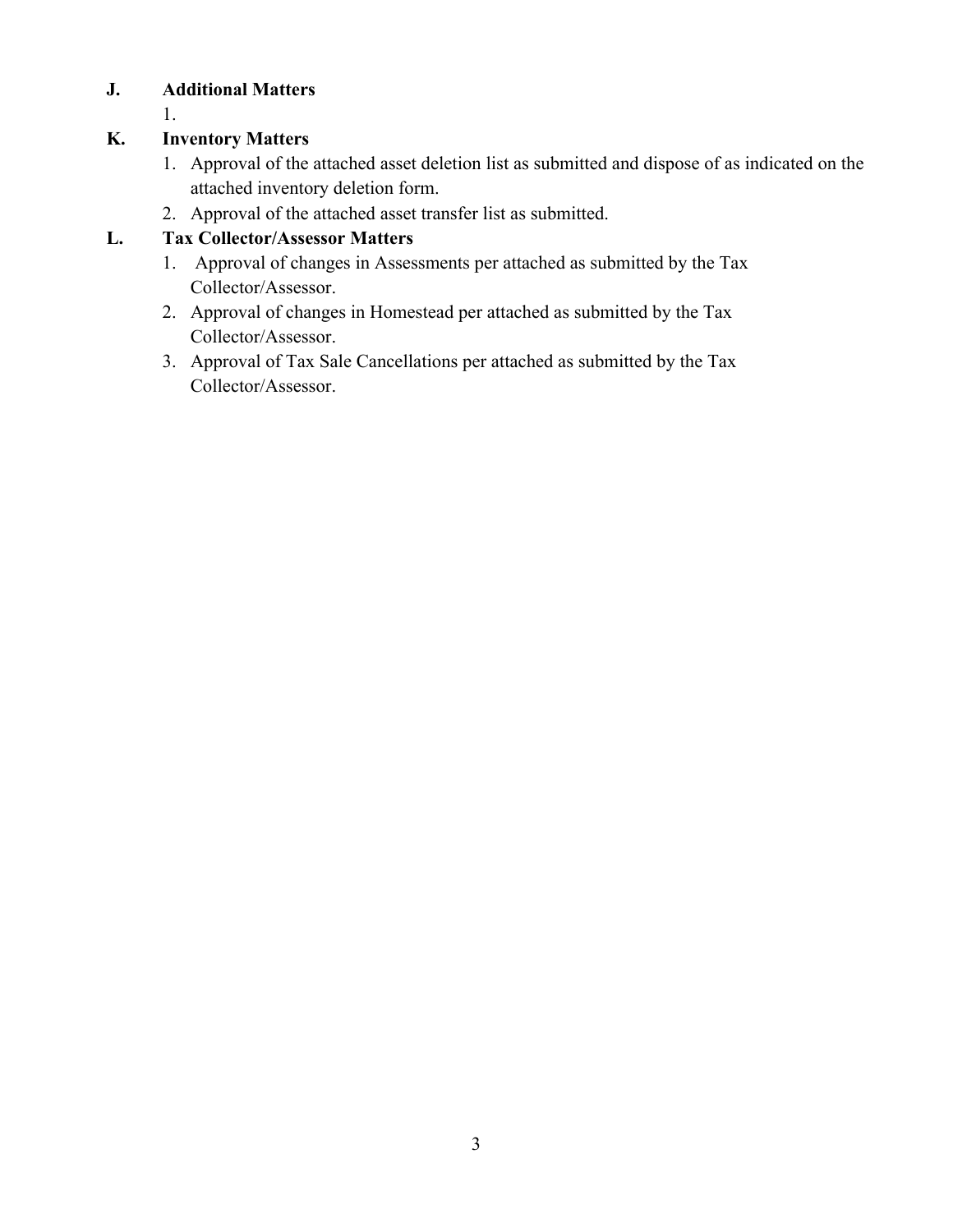# **Business Matters/Discussion Agenda Items:**

### **M. Planning Matters**

|    | <b>Motion</b>                                                                                                             | Second                                                                                                                   | <b>Vote</b>                                                                             |  |
|----|---------------------------------------------------------------------------------------------------------------------------|--------------------------------------------------------------------------------------------------------------------------|-----------------------------------------------------------------------------------------|--|
|    | 2. Approval of the site plan for Dad's Camper Outlet located at NE corner of N Jackson Rd<br>and US HWY 98 in District 5. |                                                                                                                          |                                                                                         |  |
| 3. | <b>Motion</b>                                                                                                             | <b>Second</b>                                                                                                            | <b>Vote</b>                                                                             |  |
| 4. | Approval of the Todd Rd Minor Subdivision located on Todd Rd east of the intersection of<br>N Rayburn Road in District 5. |                                                                                                                          |                                                                                         |  |
|    | <b>Motion</b>                                                                                                             | <b>Second</b>                                                                                                            | <b>Vote</b>                                                                             |  |
| 5. | <b>Motion</b>                                                                                                             | Approval of Heritage Ph XI (Lot 148) in District 4.<br><b>Second</b>                                                     | <b>Vote</b>                                                                             |  |
|    | Road in District 5.<br><b>Motion</b>                                                                                      | 6. Approval of the site plan for Dollar General located at the SE corner of W 4 <sup>th</sup> St and Cole<br><b>Vote</b> |                                                                                         |  |
|    |                                                                                                                           | <b>Second</b>                                                                                                            |                                                                                         |  |
|    | <b>Road Matters</b>                                                                                                       |                                                                                                                          |                                                                                         |  |
| 1. | <b>Bids and Claims</b>                                                                                                    |                                                                                                                          |                                                                                         |  |
| 1. |                                                                                                                           |                                                                                                                          |                                                                                         |  |
|    | <b>Additional Matters</b>                                                                                                 |                                                                                                                          |                                                                                         |  |
|    | Judges.                                                                                                                   |                                                                                                                          | 1. Approval to hold a public hearing on re-districting of Supervisors and Justice Court |  |
|    | <b>Motion</b>                                                                                                             | <b>Second</b>                                                                                                            | <b>Vote</b>                                                                             |  |
|    |                                                                                                                           |                                                                                                                          |                                                                                         |  |

**Next Board Meeting: March 24, 2022**

**N.** 

**O.** 

**Q.**